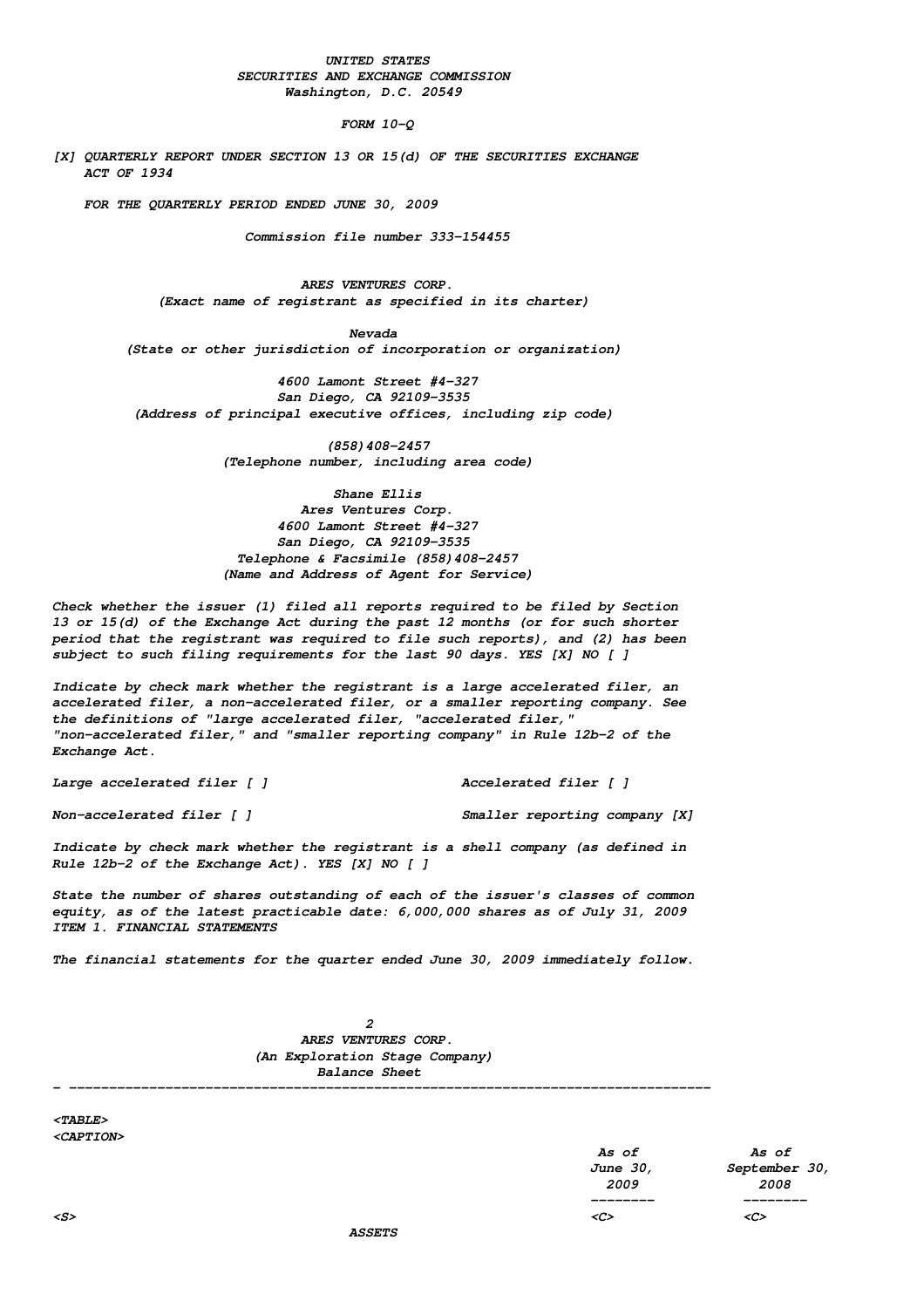| <b>CURRENT ASSETS</b>                                                                                                                                                       |                      |                      |
|-----------------------------------------------------------------------------------------------------------------------------------------------------------------------------|----------------------|----------------------|
| Cash                                                                                                                                                                        | \$51,283             | \$15,000             |
| Deposits                                                                                                                                                                    | 4,500<br>--------    |                      |
| TOTAL CURRENT ASSETS                                                                                                                                                        | 55, 783              | 15,000               |
| TOTAL ASSETS                                                                                                                                                                | \$55,783<br>======== | \$15,000<br>======== |
| LIABILITIES & STOCKHOLDERS' EQUITY                                                                                                                                          |                      |                      |
| <b>CURRENT LIABILITIES</b>                                                                                                                                                  |                      |                      |
| Accounts Payable                                                                                                                                                            | \$<br>80             | \$<br>515            |
| TOTAL CURRENT LIABILITIES                                                                                                                                                   | 80                   | 515                  |
| TOTAL LIABILITIES                                                                                                                                                           | 80                   | 515                  |
| STOCKHOLDERS' EQUITY<br>Common stock, (\$0.001 par value, 75,000,000<br>shares authorized; 6,000,000 and 3,000,000 shares<br>issued and outstanding as of June 30, 2009 and |                      |                      |
| September 30, 2008)                                                                                                                                                         | 6,000                | 3,000                |
| Additional paid-in capital                                                                                                                                                  | 69,000               | <i>12,000</i>        |
| Deficit accumulated during exploration stage                                                                                                                                | (19, 297)            | (515)                |
| TOTAL STOCKHOLDERS' EQUITY                                                                                                                                                  | 55, 703              | 14,485               |
| TOTAL LIABILITIES & STOCKHOLDERS' EQUITY                                                                                                                                    | \$55,783<br>======== | \$15,000<br>======== |
|                                                                                                                                                                             |                      |                      |

**</TABLE>**

**See Notes to Financial Statements**

**3 ARES VENTURES CORP. (An Exploration Stage Company) Statement of Operations**

#### **- --------------------------------------------------------------------------------**

**<TABLE> <CAPTION>**

|                                        | Three Months<br>ended<br>June 30,<br>2009 | <b>Nine Months</b><br>ended<br>June 30,<br>2009 | September 25, 2008<br>(inception)<br>through<br>June 30,<br>2009 |
|----------------------------------------|-------------------------------------------|-------------------------------------------------|------------------------------------------------------------------|
| $\langle S \rangle$                    | $\langle C \rangle$                       | $\langle C \rangle$                             | $\langle C \rangle$                                              |
| <b>REVENUES</b>                        |                                           |                                                 |                                                                  |
| Revenues                               | \$<br>0                                   | \$<br>0                                         | \$<br>0                                                          |
| <b>TOTAL REVENUES</b>                  | 0                                         | 0                                               | 0                                                                |
| <b>OPERATING EXPENSES</b>              |                                           |                                                 |                                                                  |
| Office and Administration              | 574                                       | 3,782                                           | 4,297                                                            |
| Mineral Exploration Expenses           | $- -$                                     | 7,000                                           | 7,000                                                            |
| Professional Fees                      | 1,500                                     | 8,000                                           | 8,000                                                            |
| TOTAL OPERATING EXPENSES               | (2, 074)                                  | (18, 782)                                       | (19, 297)                                                        |
| Provision for Income Taxes             |                                           |                                                 |                                                                  |
| NET INCOME (LOSS)                      | (2,074)<br>\$                             | \$(18, 782)                                     | \$(19, 297)                                                      |
|                                        |                                           |                                                 |                                                                  |
| <b>BASIC EARNINGS (LOSS) PER SHARE</b> | $\frac{1}{2}$ (0.00)<br>__________        | $\sin(0.01)$<br>__________                      |                                                                  |
| WEIGHTED AVERAGE NUMBER OF             |                                           |                                                 |                                                                  |
| COMMON SHARES OUTSTANDING              | 4, 615, 385                               | 3,538,462                                       |                                                                  |
|                                        | ==========                                | ==========                                      |                                                                  |

**</TABLE>**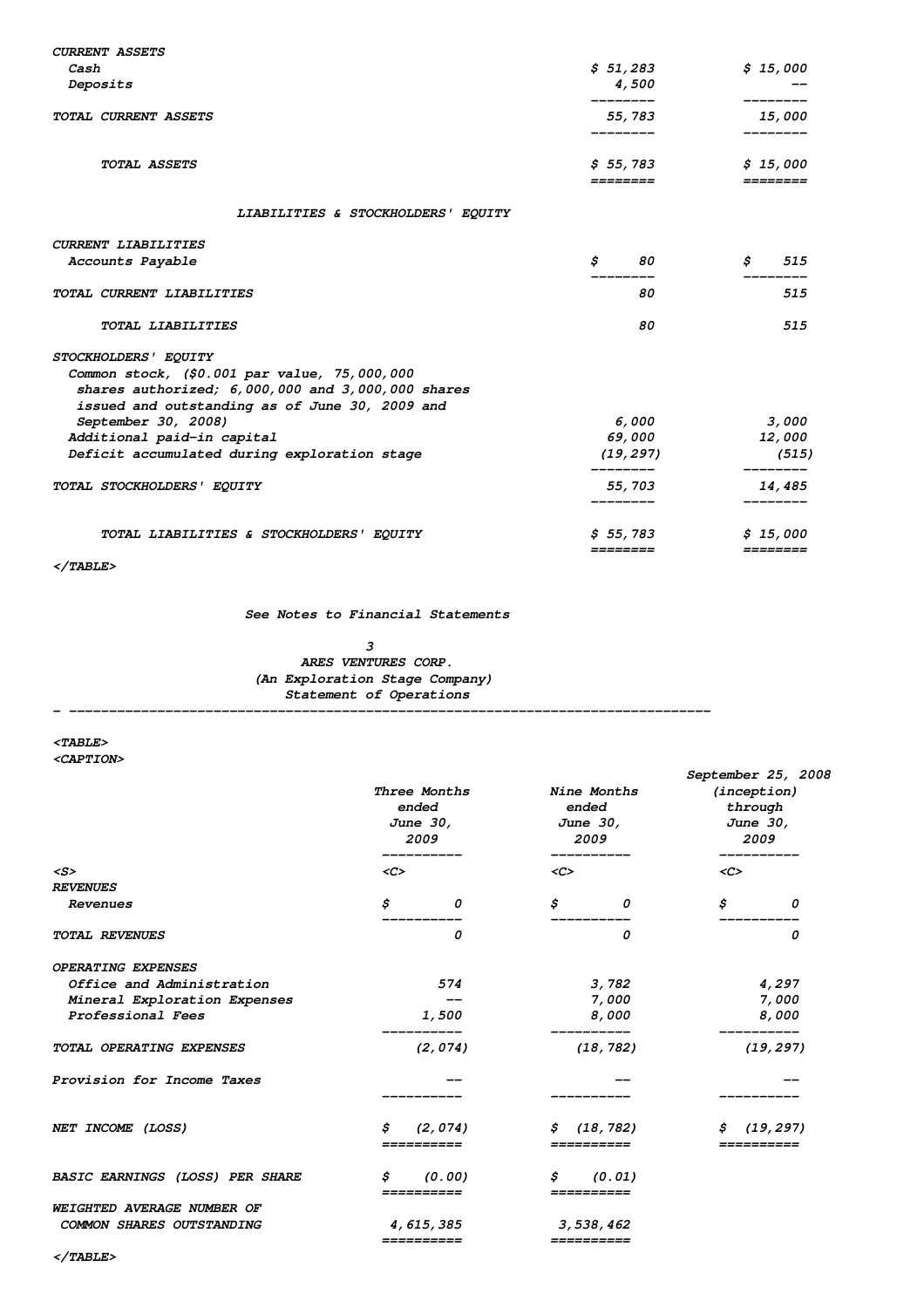# **4 ARES VENTURES CORP. (An Exploration Stage Company) Statement of Cash Flows**

**- --------------------------------------------------------------------------------**

# **<TABLE>**

**<CAPTION>**

|                                                                                              | <b>Nine Months</b><br>ended<br>June 30,<br>2009<br>________ | September 25, 2008<br>(inception)<br>through<br>June 30,<br>2009<br>--------- |
|----------------------------------------------------------------------------------------------|-------------------------------------------------------------|-------------------------------------------------------------------------------|
| <s></s>                                                                                      | <c></c>                                                     | $\langle C \rangle$                                                           |
| OPERATING ACTIVITIES                                                                         |                                                             |                                                                               |
| Net income (loss)                                                                            | \$ (18, 782)                                                | \$(19, 297)                                                                   |
| Adjustments to reconcile net loss to net cash<br>provided by (used in) operating activities: |                                                             |                                                                               |
| Changes in operating assets and liabilities:                                                 |                                                             |                                                                               |
| (Increase) decrease in Deposits                                                              | (4, 500)                                                    | (4, 500)                                                                      |
| Increase (decrease) in Accounts Payable                                                      | (435)<br>______                                             | 80                                                                            |
| NET CASH PROVIDED BY (USED IN) OPERATING ACTIVITIES                                          | (23, 717)                                                   | (23, 717)                                                                     |
| INVESTING ACTIVITIES                                                                         |                                                             |                                                                               |
| NET CASH PROVIDED BY (USED IN) INVESTING ACTIVITIES                                          |                                                             |                                                                               |
| FINANCING ACTIVITIES                                                                         |                                                             |                                                                               |
| Issuance of Common Stock                                                                     | 3,000                                                       | 6,000                                                                         |
| Additional Paid-In Capital                                                                   | <i>57,000</i><br>--------                                   | 69,000<br>--------                                                            |
| NET CASH PROVIDED BY (USED IN) FINANCING ACTIVITIES                                          | 60,000<br>---------                                         | 75,000<br>--------                                                            |
| NET INCREASE (DECREASE) IN CASH                                                              | 36,283                                                      | 51,283                                                                        |
| CASH AT BEGINNING OF PERIOD                                                                  | <i><b>15,000</b></i>                                        |                                                                               |
|                                                                                              | ---------                                                   |                                                                               |
| CASH AT END OF PERIOD                                                                        | \$51,283<br>========                                        | \$51,283                                                                      |
| SUPPLEMENTAL DISCLOSURES OF CASH FLOW INFORMATION                                            |                                                             |                                                                               |
| Cash paid during period for:                                                                 |                                                             |                                                                               |
| <b>Interest</b>                                                                              | \$                                                          | Ŝ.                                                                            |
|                                                                                              | ========                                                    | ========                                                                      |
| Income Taxes                                                                                 | \$.                                                         | S                                                                             |
| $\langle$ /TABLE>                                                                            | ========                                                    | ========                                                                      |
| See Notes to Financial Statements                                                            |                                                             |                                                                               |

**5 ARES VENTURES CORP. (An Exploration Stage Company) Notes to Financial Statements June 30, 2009**

**- --------------------------------------------------------------------------------**

# **NOTE 1 - CONDENSED FINANCIAL STATEMENTS**

**The accompanying financial statements have been prepared by Ares Ventures Corp. (the "Company") without audit. In the opinion of management, all adjustments (which include only normal recurring adjustments) necessary to present fairly the financial position, results of operations, and cash flows at June 30, 2009, and for all periods presented herein, have been made.**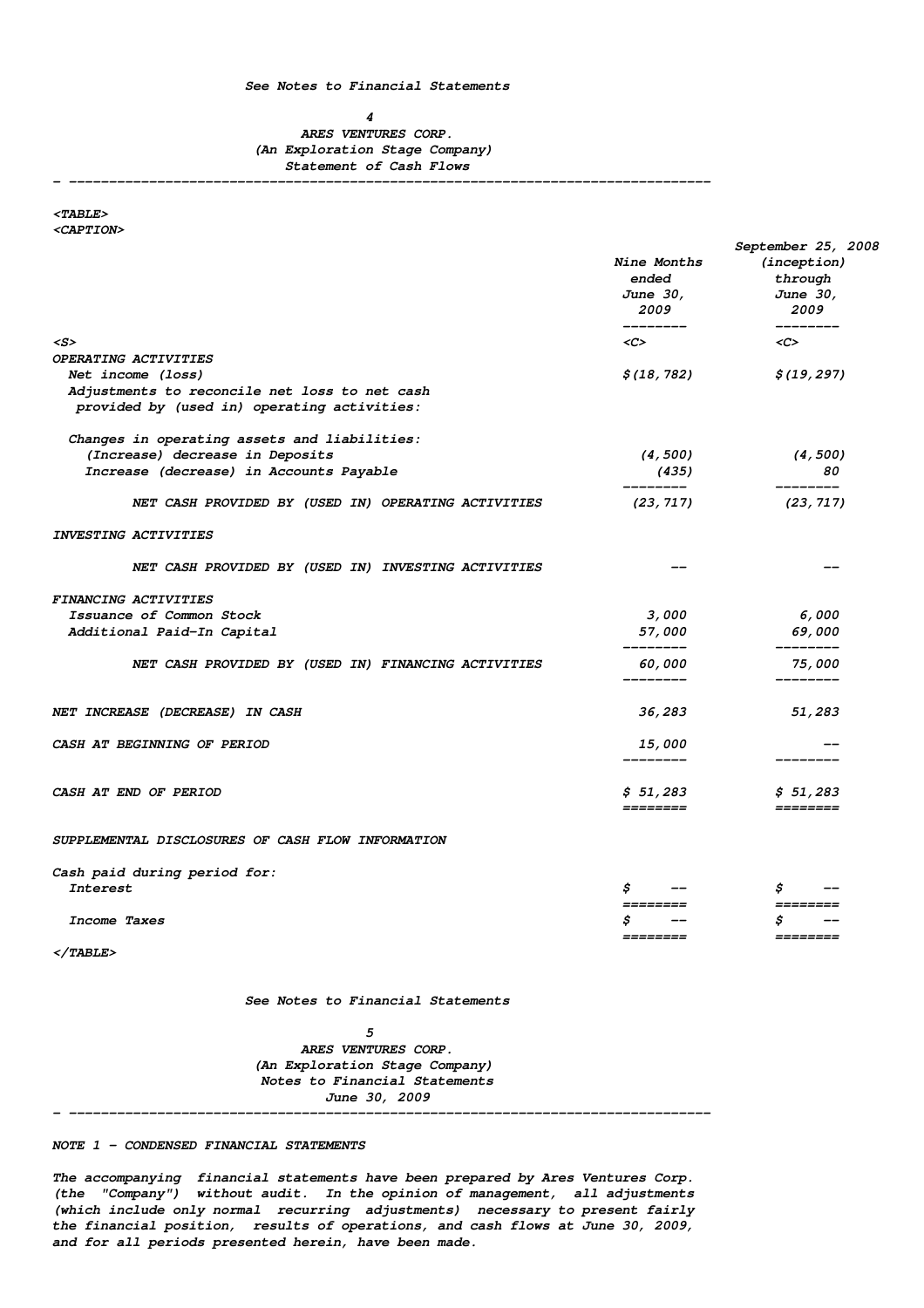**Certain information and footnote disclosures normally included in financial statements prepared in accordance with accounting principles generally accepted in the United States of America have been condensed or omitted. It is suggested that these condensed financial statements be read in conjunction with the financial statements and notes thereto included in the Company's September 30, 2008 audited financial statements. The results of operations for the period ended June 30, 2009 are not necessarily indicative of the operating results for the full year.**

# **NOTE 2 - GOING CONCERN**

**The Company's financial statements are prepared using generally accepted accounting principles in the United States of America applicable to a going concern which contemplates the realization of assets and liquidation of liabilities in the normal course of business. The Company has not yet established an ongoing source of revenues sufficient to cover its operating costs and allow it to continue as a going concern. The ability of the Company to continue as a going concern is dependent on the Company obtaining adequate capital to fund operating losses until it becomes profitable. If the Company is unable to obtain adequate capital, it could be forced to cease operations.**

**In order to continue as a going concern, the Company will need, among other things, additional capital resources. Management's plan is to obtain such resources for the Company by obtaining capital from management and other investors sufficient to meet its minimal operating expenses and seeking equity and/or debt financing. However management cannot provide any assurances that the Company will be successful in accomplishing any of its plans.**

**The ability of the Company to continue as a going concern is dependent upon its ability to successfully accomplish the plans described in the preceding paragraph and eventually secure other sources of financing and attain profitable operations. The accompanying financial statements do not include any adjustments that might be necessary if the Company is unable to continue as a going concern.**

**6**

**ITEM 2. MANAGEMENT'S DISCUSSION AND ANALYSIS OR PLAN OF OPERATION**

## **FORWARD LOOKING STATEMENTS**

**This report contains forward-looking statements that involve risk and uncertainties. We use words such as "anticipate", "believe", "plan", "expect", "future", "intend", and similar expressions to identify such forward-looking statements. Investors should be aware that all forward-looking statements contained within this filing are good faith estimates of management as of the date of this report and actual results may differ materially from historical results or our predictions of future results.**

# **RESULTS OF OPERATIONS**

**We are still in our exploration stage and have generated no revenue to date.**

**We incurred operating expenses of \$2,074 for the three months ended June 30, 2009. These expenses consisted of \$574 in general operating expenses and \$1,500 in professional fees.**

**Our net loss from inception (September 25, 2008) through June 30, 2009 was \$19,297.**

**In September, 2008, a total of 3,000,000 shares of common stock were issued in exchange for \$15,000 US, or \$.005 per share. These securities were issued to Shane Ellis, the officer and director of the company.**

**On May 12, 2009 the Company completed its S-1 offering, selling 3,000,000 common shares at \$.02 per share for total proceeds of \$60,000.**

**The following table provides selected financial data about our company for the period ended June 30, 2009.**

| 6/30/09<br>Balance Sheet Data: |          |  |
|--------------------------------|----------|--|
|                                |          |  |
|                                |          |  |
| Cash                           | \$51,283 |  |
| <i>Total assets</i>            | \$55,783 |  |
| <i>Total liabilities</i>       | S.<br>80 |  |
| Shareholders' equity           | \$55,703 |  |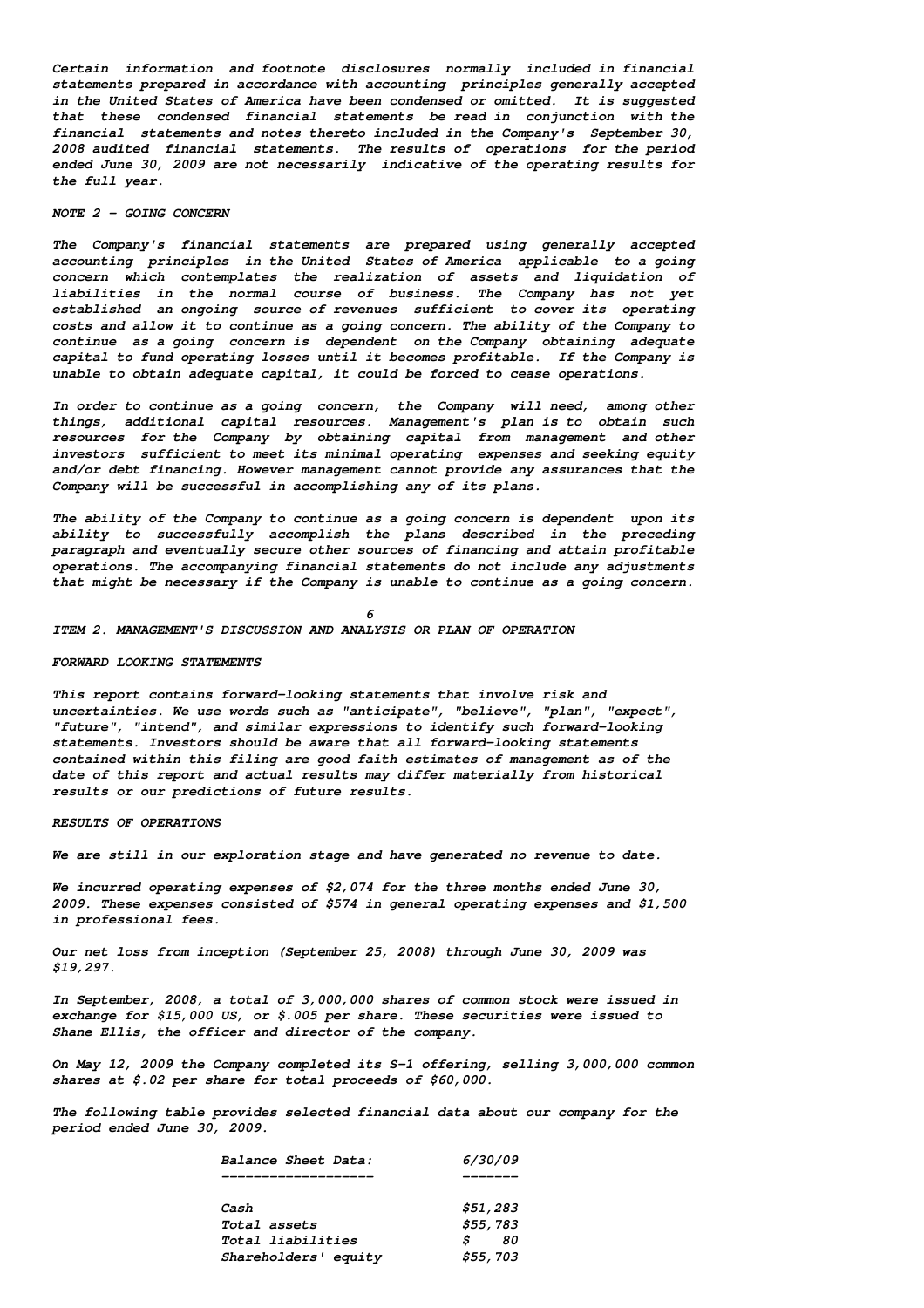#### **LIQUIDITY AND CAPITAL RESOURCES**

**Our cash balance at June 30, 2009 was \$51,283. If we experience a shortage of funds in the next twelve months we may utilize funds from our director, who has agreed to advance funds for operations, however he has no formal commitment, arrangement or legal obligation to advance or loan funds to us.**

**7**

**Shareholders' equity \$55,703**

#### **PLAN OF OPERATION**

**Our plan of operation for the twelve months is to complete the three phases of the exploration program. In addition to the \$43,000 we anticipate spending for the exploration program as outlined below, we anticipate spending an additional \$10,000 on professional fees, including fees payable in complying with reporting obligations, and general administrative costs. Total expenditures over the next 12 months are therefore expected to be approximately \$53,000.**

**The following work program has been recommended by the consulting geologist who prepared the geology report.**

**PHASE 1**

| Total                                                                                                                                                                                                                                                                       | <i><b>\$43,000</b></i><br>======= |
|-----------------------------------------------------------------------------------------------------------------------------------------------------------------------------------------------------------------------------------------------------------------------------|-----------------------------------|
| Induced polarization survey over grid controlled anomalous<br>area of interest outlined by Phase 1&2 fieldwork. Hoe or<br>bulldozer trenching, mapping and sampling of bedrock<br>anomalies. Includes assays, maps and reports                                              | <i><b>25,000</b></i>              |
| PHASE 3                                                                                                                                                                                                                                                                     |                                   |
| Magnetometer and VLF electromagnetic, grid controlled<br>surveys over the areas of interest determined by the<br>Phase 1 survey. Included in this estimated cost is<br>transportation, accommodation, board, grid installation,<br>two geophysical surveys, maps and report | 9,500                             |
| PHASE 2                                                                                                                                                                                                                                                                     |                                   |
| Detailed prospecting, mapping and soil geochemistry.<br>The estimated cost for this program is all inclusive.<br>The timeline for accomplishing this phase of fieldwork<br>including the turn-around time on analyses is approximately<br>two months                        | \$8,500                           |

**Each phase following phase 1 is contingent upon favorable results from the previous phase.**

**We have paid the geologist a deposit of \$4,500 to commence Phase 1 of the exploration program. We expect this phase to take 15 days to complete and an additional two to three months for the geologist to receive the results from the assay lab and prepare his report.**

**The above program costs are management's estimates based upon the recommendations of the professional consulting geologist's report and the actual project costs may exceed our estimates.**

**8**

**Following phase one of the exploration program, if it proves successful in identifying mineral deposits, we intend to proceed with phase two of our exploration program. The estimated cost of this program is \$9,500 and will take approximately 3 weeks to complete and an additional two to three months for the consulting geologist to receive the results from the assay lab and prepare his report.**

**Following phase two of the exploration program, if it proves successful, we intend to proceed with phase three of our exploration program. The estimated cost of this program is \$25,000 and will take approximately one month to complete and an additional two to three months for the consulting geologist to receive the results from the assay lab and prepare his report.**

**We anticipate commencing the second phase of our exploration program in spring**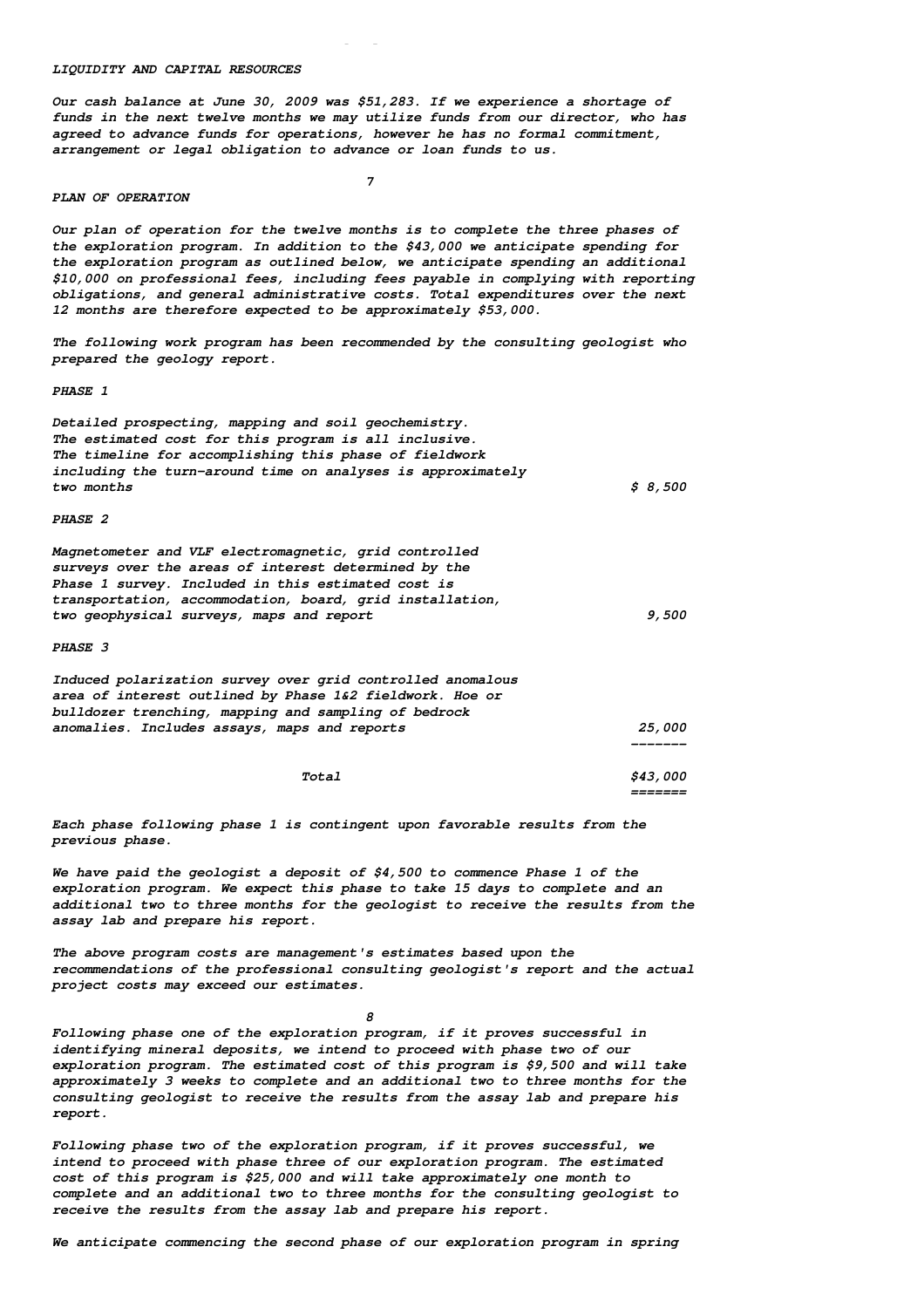**2010 and phase 3 in summer 2010. We have a verbal agreement with Western Minerals Inc., the consulting geology company who prepared the geology report on our claim, to retain their services for our planned exploration program. We cannot provide investors with any assurance that we will be able to raise sufficient funds to proceed with any work after the exploration program if we find mineralization.**

### **OFF-BALANCE SHEET ARRANGEMENTS**

**We do not have any off-balance sheet arrangements that have or are reasonably likely to have a current or future effect on our financial condition, changes in financial condition, revenues or expenses, results of operations, liquidity, capital expenditures or capital resources that is material to investors.**

### **ITEM 4. CONTROLS AND PROCEDURES**

#### **MANAGEMENT'S REPORT ON INTERNAL CONTROL OVER FINANCIAL REPORTING**

**Our management is responsible for establishing and maintaining adequate internal control over financial reporting. Internal control over financial reporting is defined in Rule 13a-15(f) or 15d-15(f) promulgated under the Securities Exchange Act of 1934 as a process designed by, or under the supervision of, the company's principal executive and principal financial officers and effected by the company's board of directors, management and other personnel, to provide reasonable assurance regarding the reliability of financial reporting and the preparation of financial statements for external purposes in accordance with accounting principles generally accepted in the United States of America and includes those policies and procedures that:**

- **- Pertain to the maintenance of records that in reasonable detail accurately and fairly reflect the transactions and dispositions of the assets of the company;**
- **- Provide reasonable assurance that transactions are recorded as necessary to permit preparation of financial statements in accordance with accounting principles generally accepted in the United States of America and that receipts and expenditures of the company are being made only in accordance with authorizations of management and directors of the company; and**

**9**

**- Provide reasonable assurance regarding prevention or timely detection of unauthorized acquisition, use or disposition of the company's assets that could have a material effect on the financial statements.**

**Because of its inherent limitations, internal control over financial reporting may not prevent or detect misstatements. Projections of any evaluation of effectiveness to future periods are subject to the risk that controls may become inadequate because of changes in conditions, or that the degree of compliance with the policies or procedures may deteriorate. All internal control systems, no matter how well designed, have inherent limitations. Therefore, even those systems determined to be effective can provide only reasonable assurance with respect to financial statement preparation and presentation. Because of the inherent limitations of internal control, there is a risk that material misstatements may not be prevented or detected on a timely basis by internal control over financial reporting. However, these inherent limitations are known features of the financial reporting process. Therefore, it is possible to design into the process safeguards to reduce, though not eliminate, this risk.**

**As of June 30, 2009 management assessed the effectiveness of our internal control over financial reporting based on the criteria for effective internal control over financial reporting established in Internal Control--Integrated Framework issued by the Committee of Sponsoring Organizations of the Treadway Commission ("COSO") and SEC guidance on conducting such assessments. Based on that evaluation, they concluded that, during the period covered by this report, such internal controls and procedures were not effective to detect the inappropriate application of US GAAP rules as more fully described below. This was due to deficiencies that existed in the design or operation of our internal controls over financial reporting that adversely affected our internal controls and that may be considered to be material weaknesses.**

**The matters involving internal controls and procedures that our management considered to be material weaknesses under the standards of the Public Company Accounting Oversight Board were: (1) lack of a functioning audit committee due to a lack of a majority of independent members and a lack of a majority of outside directors on our board of directors, resulting in ineffective oversight**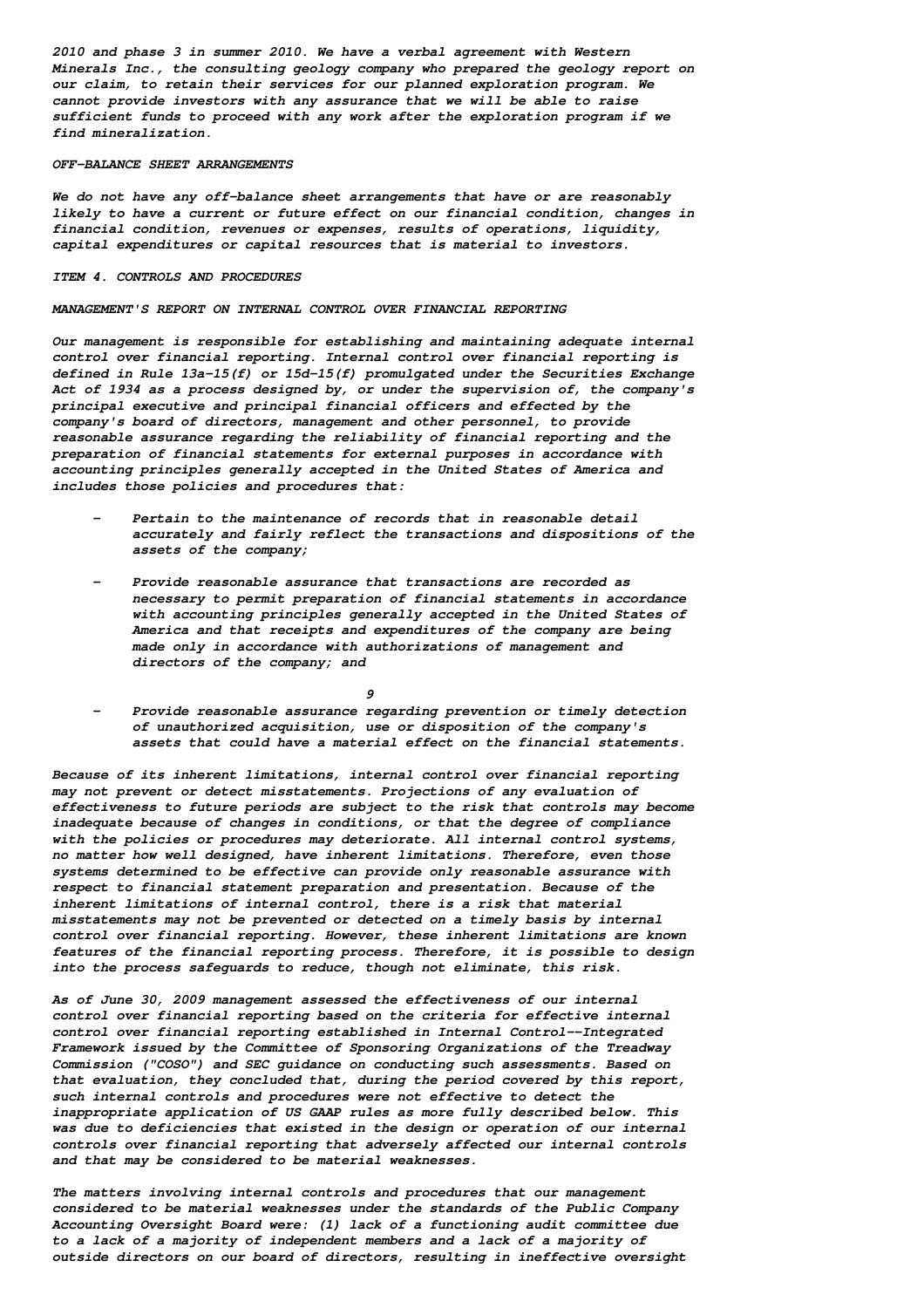**in the establishment and monitoring of required internal controls and procedures; (2) inadequate segregation of duties consistent with control objectives; and (3) ineffective controls over period end financial disclosure and reporting processes. The aforementioned material weaknesses were identified by our Chief Executive Officer in connection with the review of our financial statements as of June 30, 2009.**

**outside directors on our board of directors, resulting in ineffective oversight**

**Management believes that the material weaknesses set forth in items (2) and (3) above did not have an effect on our financial results. However, management believes that the lack of a functioning audit committee and the lack of a majority of outside directors on our board of directors results in ineffective oversight in the establishment and monitoring of required internal controls and procedures, which could result in a material misstatement in our financial statements in future periods.**

**10**

#### **MANAGEMENT'S REMEDIATION INITIATIVES**

**In an effort to remediate the identified material weaknesses and other deficiencies and enhance our internal controls, we have initiated, or plan to initiate, the following series of measures:**

**We will create a position to segregate duties consistent with control objectives and will increase our personnel resources and technical accounting expertise within the accounting function when funds are available to us. And, we plan to appoint one or more outside directors to our board of directors who shall be appointed to an audit committee resulting in a fully functioning audit committee who will undertake the oversight in the establishment and monitoring of required internal controls and procedures such as reviewing and approving estimates and assumptions made by management when funds are available to us.**

**Management believes that the appointment of one or more outside directors, who shall be appointed to a fully functioning audit committee, will remedy the lack of a functioning audit committee and a lack of a majority of outside directors on our Board.**

**We anticipate that these initiatives will be at least partially, if not fully, implemented by December 31, 2009. Additionally, we plan to test our updated controls and remediate our deficiencies by December 31, 2009.**

#### **CHANGES IN INTERNAL CONTROLS OVER FINANCIAL REPORTING**

**There was no change in our internal controls over financial reporting that occurred during the period covered by this report, which has materially affected, or is reasonably likely to materially affect, our internal controls over financial reporting.**

> **11 PART II. OTHER INFORMATION**

## **ITEM 6. EXHIBITS**

| $TABLE$<br><caption><br/>Exhibit No.<br/>-----------</caption> | Exhibit                                                                                | Incorporated by Reference or Filed Herewith                                                                                                  |
|----------------------------------------------------------------|----------------------------------------------------------------------------------------|----------------------------------------------------------------------------------------------------------------------------------------------|
| $\langle S \rangle$                                            | $\langle C \rangle$                                                                    | $\langle C \rangle$                                                                                                                          |
| 3.1                                                            | Articles of Incorporation                                                              | <i>Incorporated by reference to the Reqistration</i><br>Statement on Form S-1 filed with the SEC on<br>October 20, 2008, File No. 333-154455 |
| $3.2^{\circ}$                                                  | Bylaws                                                                                 | Incorporated by reference to the Registration<br>Statement on Form S-1 filed with the SEC on<br>October 20, 2008, File No. 333-154455        |
| 31.1                                                           | Section 302 Certification of<br>Chief Executive Officer                                | Filed herewith                                                                                                                               |
| 31.2                                                           | Section 302 Certification of<br>Chief Financial Officer                                | Filed herewith                                                                                                                               |
| 32                                                             | Section 906 Certification of<br>Chief Executive Officer and<br>Chief Financial Officer | Filed herewith                                                                                                                               |
| $\langle$ /TABLE>                                              |                                                                                        |                                                                                                                                              |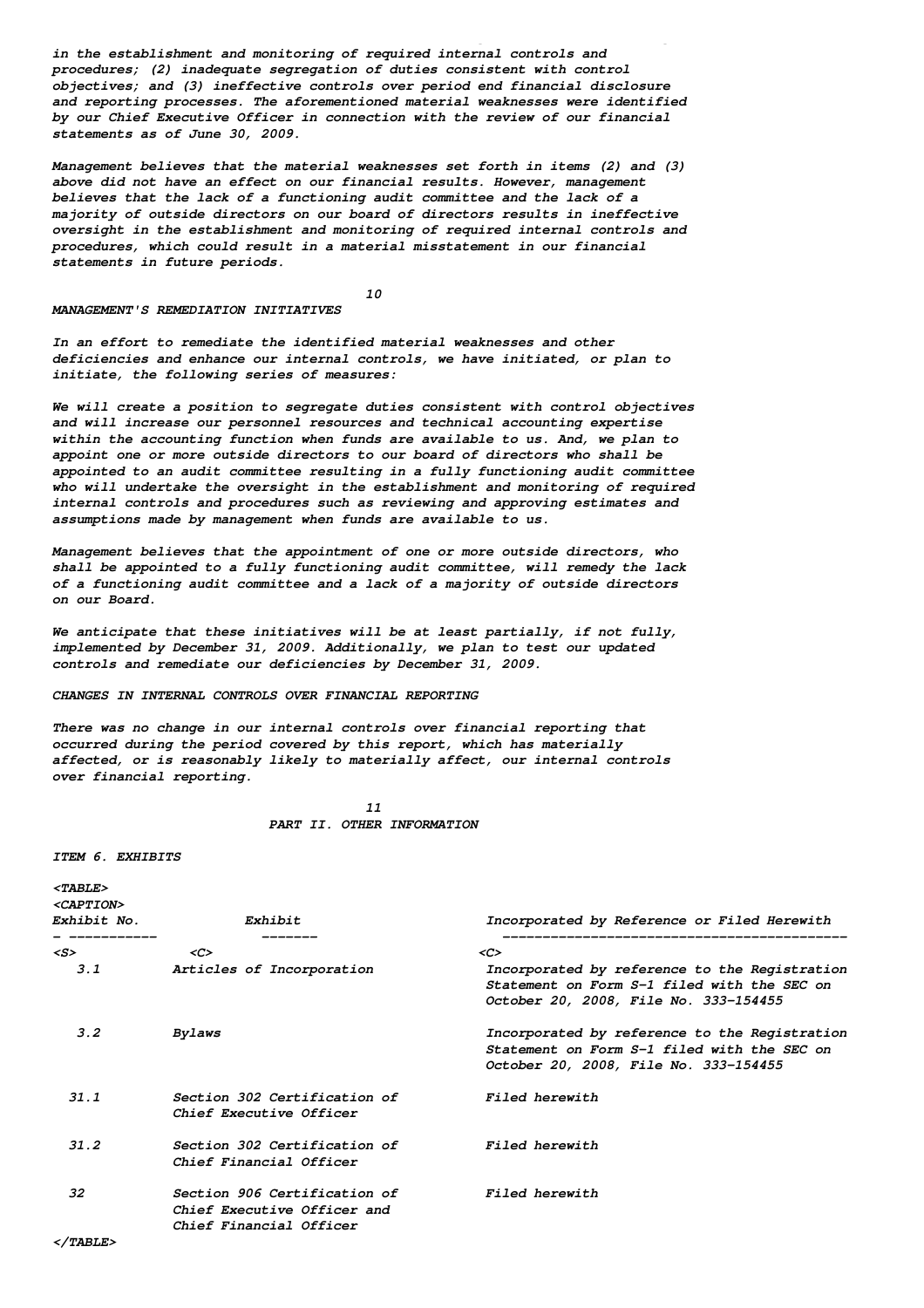# **SIGNATURES**

**Pursuant to the requirements of the Securities Exchange Act of 1934, the Registrant has duly caused this report to be signed on its behalf by the undersigned, thereunto duly authorized.**

**July 31, 2009 Ares Ventures Corp.**

**/s/ Shane Ellis ---------------------------------------------------**

**By: Shane Ellis (Chief Executive Officer, Chief Financial Officer, Principal Accounting Officer, President, Secretary, Treasurer & Sole Director)**

**12**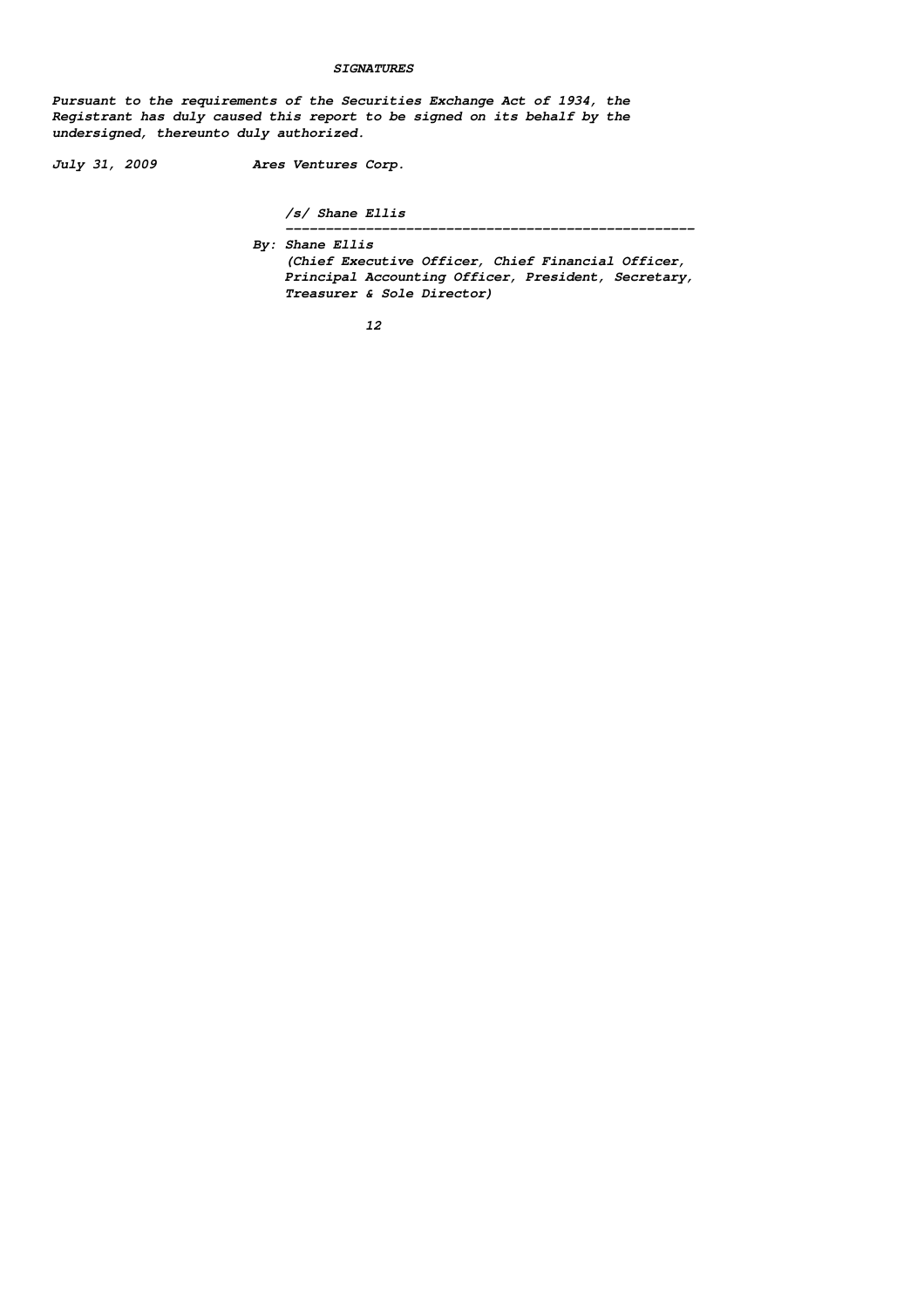**CERTIFICATION OF THE CHIEF EXECUTIVE OFFICER Pursuant to 18 U.S.C. 1350 (Section 302 of the Sarbanes-Oxley Act of 2002)**

- **I, Shane Ellis, certify that:**
- **1. I have reviewed this Report on Form 10-Q of Ares Ventures Corp.;**
- **2. Based on my knowledge, this report does not contain any untrue statement of a material fact or omit to state a material fact necessary to make the statements made, in light of the circumstances under which such statements were made, not misleading with respect to the period covered by this report;**
- **3. Based on my knowledge, the financial statements, and other financial information included in this report, fairly present in all material respects the financial condition, results of operations and cash flows of the registrant as of, and for, the periods presented in this report;**
- **4. The registrant's other certifying officer(s) and I are responsible for establishing and maintaining disclosure controls and procedures (as defined in Exchange Act Rules 13a-15(e) and 15d-15(e)) and internal control over financial reporting (as defined in Exchange Act Rules 13a-15(f) and 15d-15(f)) for the registrant and have:**
	- **a) Designed such disclosure controls and procedures, or caused such disclosure controls and procedures to be designed under our supervision, to ensure that material information relating to the registrant, including its consolidated subsidiaries, is made known to us by others within those entities, particularly during the period in which this report is being prepared;**
	- **b) Designed such internal control over financial reporting, or caused such internal control over financial reporting to be designed under our supervision, to provide reasonable assurance regarding the reliability of financial reporting and the preparation of financial statements for external purposes in accordance with generally accepted accounting principles;**
	- **c) Evaluated the effectiveness of the registrant's disclosure controls and procedures and presented in this report our conclusions about the effectiveness of the disclosure controls and procedures, as of the end of the period covered by this report based on such evaluation; and**
	- **d) Disclosed in this report any change in the registrant's internal control over financial reporting that occurred during the registrant's most recent fiscal quarter (the registrant's fourth fiscal quarter in the case of an annual report) that has materially affected, or is reasonably likely to materially affect, the registrant's internal control over financial reporting; and**
- **5. The registrant's other certifying officer(s) and I have disclosed, based on our most recent evaluation of internal control over financial reporting, to the registrant's auditors and the audit committee of the registrant's board of directors (or persons performing the equivalent functions):**
	- **a) All significant deficiencies and material weaknesses in the design or operation of internal control over financial reporting which are reasonably likely to adversely affect the registrant's ability to record, process, summarize and report financial information; and**
	- **b) Any fraud, whether or not material, that involves management or other employees who have a significant role in the registrant's internal control over financial reporting.**

**Date: July 31, 2009**

**/s/ Shane Ellis**

**- -------------------------------- Shane Ellis Chief Executive Officer**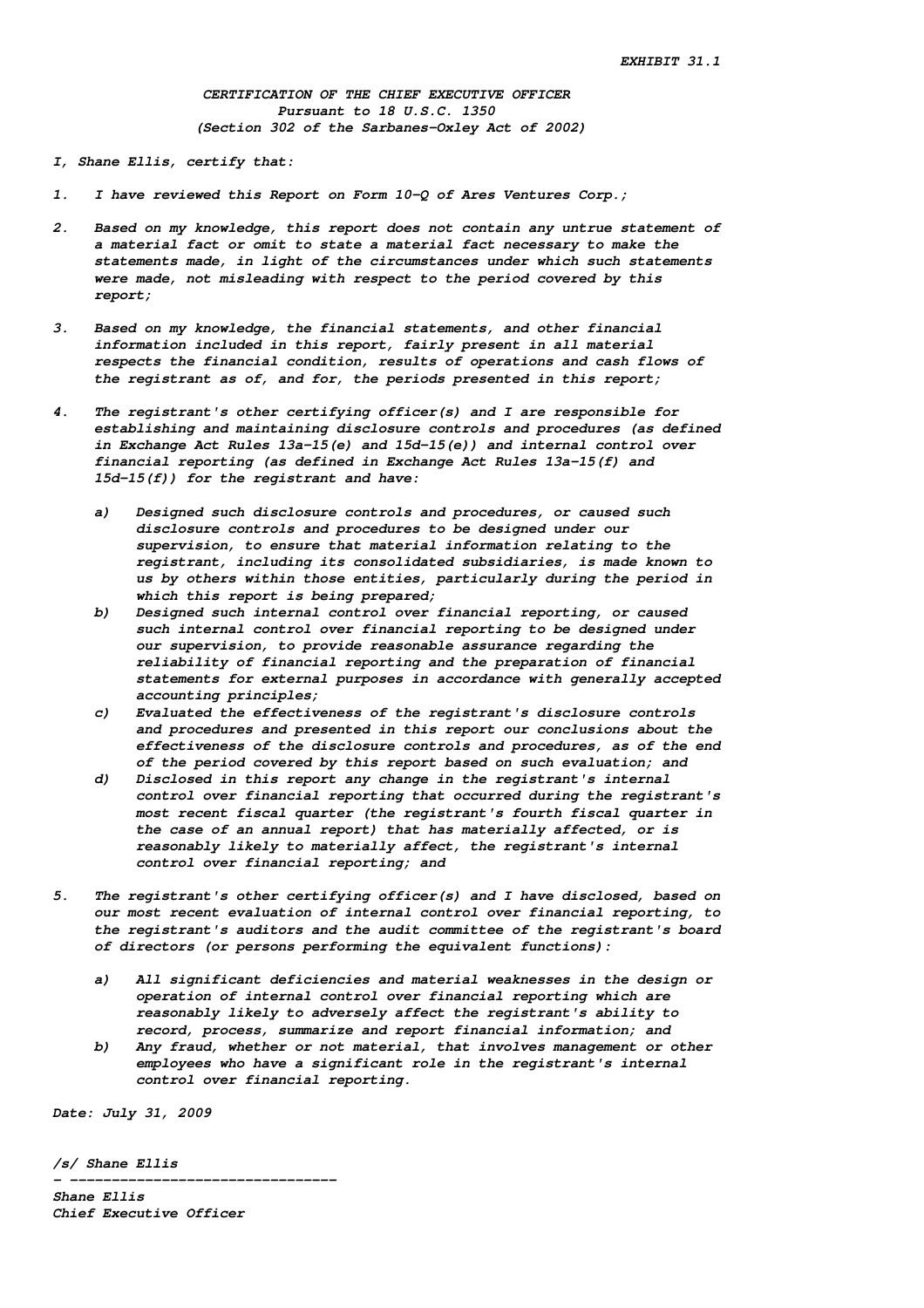**CERTIFICATION OF THE CHIEF FINANCIAL OFFICER Pursuant to 18 U.S.C. 1350 (Section 302 of the Sarbanes-Oxley Act of 2002)**

- **I, Shane Ellis, certify that:**
- **1. I have reviewed this Report on Form 10-Q of Ares Ventures Corp.;**
- **2. Based on my knowledge, this report does not contain any untrue statement of a material fact or omit to state a material fact necessary to make the statements made, in light of the circumstances under which such statements were made, not misleading with respect to the period covered by this report;**
- **3. Based on my knowledge, the financial statements, and other financial information included in this report, fairly present in all material respects the financial condition, results of operations and cash flows of the registrant as of, and for, the periods presented in this report;**
- **4. The registrant's other certifying officer(s) and I are responsible for establishing and maintaining disclosure controls and procedures (as defined in Exchange Act Rules 13a-15(e) and 15d-15(e)) and internal control over financial reporting (as defined in Exchange Act Rules 13a-15(f) and 15d-15(f)) for the registrant and have:**
	- **a) Designed such disclosure controls and procedures, or caused such disclosure controls and procedures to be designed under our supervision, to ensure that material information relating to the registrant, including its consolidated subsidiaries, is made known to us by others within those entities, particularly during the period in which this report is being prepared;**
	- **b) Designed such internal control over financial reporting, or caused such internal control over financial reporting to be designed under our supervision, to provide reasonable assurance regarding the reliability of financial reporting and the preparation of financial statements for external purposes in accordance with generally accepted accounting principles;**
	- **c) Evaluated the effectiveness of the registrant's disclosure controls and procedures and presented in this report our conclusions about the effectiveness of the disclosure controls and procedures, as of the end of the period covered by this report based on such evaluation; and**
	- **d) Disclosed in this report any change in the registrant's internal control over financial reporting that occurred during the registrant's most recent fiscal quarter (the registrant's fourth fiscal quarter in the case of an annual report) that has materially affected, or is reasonably likely to materially affect, the registrant's internal control over financial reporting; and**
- **5. The registrant's other certifying officer(s) and I have disclosed, based on our most recent evaluation of internal control over financial reporting, to the registrant's auditors and the audit committee of the registrant's board of directors (or persons performing the equivalent functions):**
	- **a) All significant deficiencies and material weaknesses in the design or operation of internal control over financial reporting which are reasonably likely to adversely affect the registrant's ability to record, process, summarize and report financial information; and**
	- **b) Any fraud, whether or not material, that involves management or other employees who have a significant role in the registrant's internal control over financial reporting.**

**Date: July 31, 2009**

**/s/ Shane Ellis**

**- --------------------------------- Shane Ellis Chief Financial Officer**